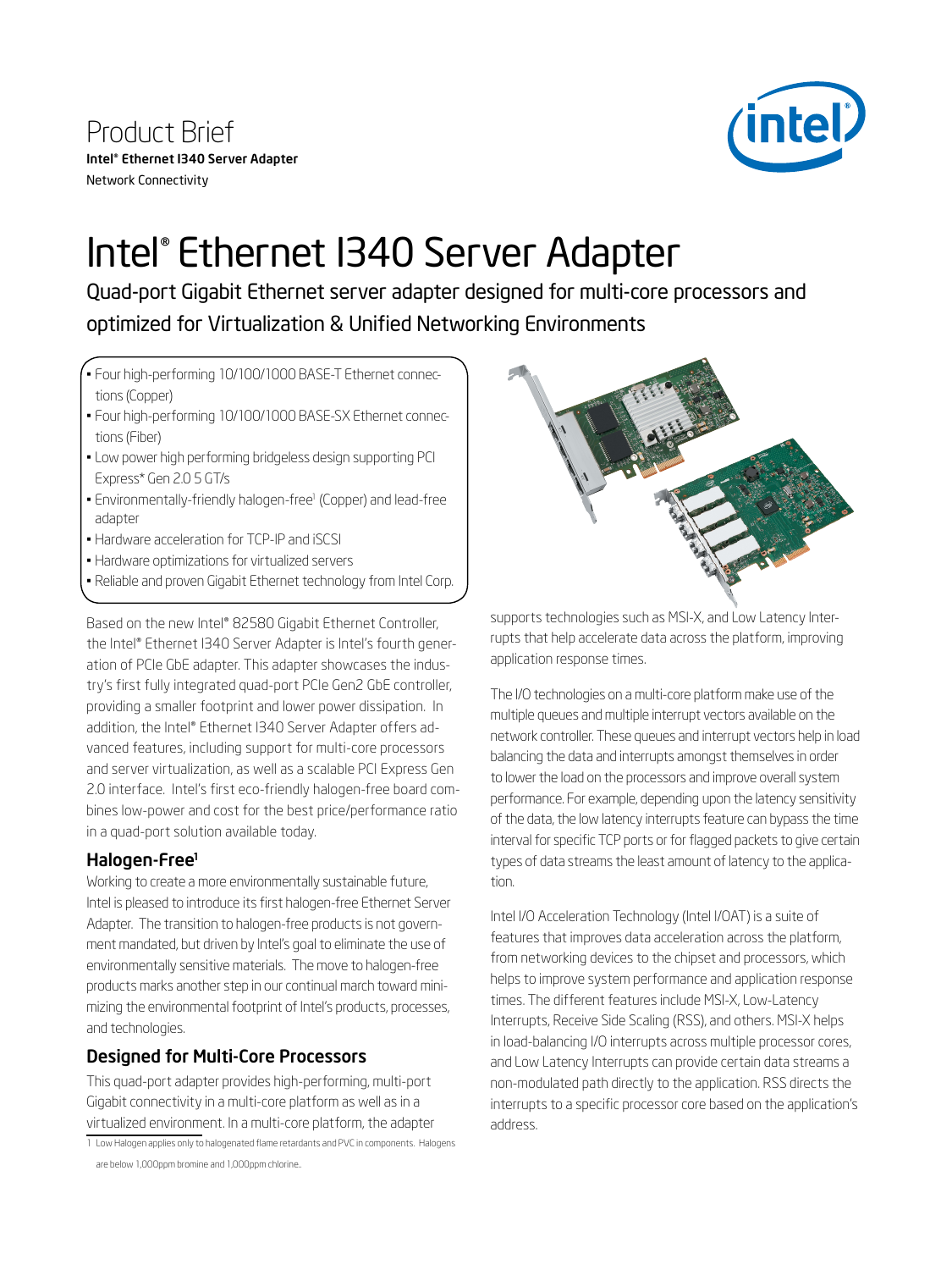## Support for iSCSI

Intel® Ethernet server adapters with native iSCSI initiators built into Microsoft® Windows®, Linux®, and VMware® ESX platforms provide a simple, dependable, cost-effective way to connect to LANs and iSCSI SANs. These native initiators are broadly tested using multiple generations of operating systems, storage systems, and OS tools to help ensure reliability and ease of use. Standardizing on Intel Ethernet server adapters for iSCSI allows administrators to use a single initiator, TCP/IP stack, and set of management tools and IT policies. In addition, the I340 server adapter includes a number of hardware features designed to accelerate iSCSI traffic and enhance data processing. For example, TCP segmentation offload, Receive side coalescing (RSC), and checksum offload capabilities help reduce processor utilization, increase throughput, and deliver exceptional iSCSI performance. The adapters are designed to flexibly scale workloads across multi-core processor–based systems. Finally, using native OS initiators, an Intel® Ethernet I340 Server Adapter enables support for the CRC-32 digest instruction set included in the Intel® Xeon® processor 5500 series, which improves transmission reliablity and thus delivers an enterprise class iSCSI solution for the IT customer.

## Optimized for Virtualization

The Intel® Ethernet I340 Server Adapter showcases a suite of hardware assists that improves overall system performance by lowering the I/O overhead in a virtualized environment. This optimizes CPU usage, reduces system latency, and improves I/O throughput. These features include:

- Virtual Machine Device Queues (VMDq)
- Intel® I/O Acceleration Technology (Intel® I/OAT)

Use of multi-port adapters in a virtualized environment is very

**Features Benefits** 

important because of the need to provide redundancy and data connectivity for the applications/workloads in the virtual machines. Due to the need for redundancy and data connectivity, it is recommended that a virtualized physical server needs at least six GbE ports to satisfy the I/O requirement demands..

### Virtual Machine Device queues (VMDq)

VMDq reduces I/O overhead on the hypervisor in a virtualized server by performing data sorting and coalescing in the network silicon. VMDq technology makes use of multiple queues in the network controller. As data packets enter the network adapter, they are sorted, and packets traveling to the same destination (or virtual machine) get grouped together in a single queue. The packets are then sent to the hypervisor, which directs them to their respective virtual machines. Relieving the hypervisor of packet filtering and sorting improves overall CPU usage and throughput levels.

## Reliable Performance

The server adapter includes a number of advanced features that enable it to provide industry-leading quad-port 1GbE performance and reliability. With over 25 years of experience shipping Ethernet adapters, Intel offers unmatched quality and design.

## PCIe\* v2.0 (5 GT/s)

PCIe v2.0 (5 GT/s) support enables customers to take full advantage of the 1 GbE by providing a maximum of 2.0 Gbps bi-directional throughput per port on a single quad-port card.

For today's demanding virtualized data center environments, the new Intel® Ethernet I340 Server Adapter delivers ultimate flexibility and scalability.

| General                                                                                                                                                                    |                                                                                                                                                                                             |
|----------------------------------------------------------------------------------------------------------------------------------------------------------------------------|---------------------------------------------------------------------------------------------------------------------------------------------------------------------------------------------|
| Intel* 82580 Gigabit Ethernet Controller<br>with                                                                                                                           | . Industry-leading smallest non-bridged PCIe Gen2 quad-port 1GbE controller                                                                                                                 |
| PCI Express* V2.0 (5 GT/s) Support                                                                                                                                         | . Enables customers to take full advantage of 1GbE by providing maximum bi-directional throughput per<br>port on a single guad-port adapter                                                 |
| Halogen Free (Copper)<br>(Low Halogen applies only to halogenated flame retardants and PVC in compo-<br>nents. Halogens are below 1,000ppm bromine and 1,000ppm chlorine.) | . Leadership in an environmentally friendly ecosystem                                                                                                                                       |
| Low-Profile (Copper only), Standard height (Copper and Fiber)                                                                                                              | . Enables higher bandwidth and throughput from standard and low-profile PCIe slots and servers                                                                                              |
| iSCSI remote boot support                                                                                                                                                  | • Provides centralized storage area network (SAN) management at a lower cost than competing iSCSI<br>solutions                                                                              |
| Load balancing on multiple CPUs                                                                                                                                            | . Increases performance on multi-processor systems by efficiently balancing network loads across CPU<br>cores when used with Receive-Side Scaling from Microsoft* or Scalable I/O on Linux* |
| Compatible with x4, x8, and x16 standard and low-profile PCI Express* slots                                                                                                | . Enables quad-port operation in almost any PCI Express server slot, except x1 slots                                                                                                        |
| Multi-port design                                                                                                                                                          | . Allows each port to operate without interfering with the others                                                                                                                           |
| Support for most network operating systems (NOS)                                                                                                                           | · Enables widespread deployment                                                                                                                                                             |
| RoHS-compliant                                                                                                                                                             | . Compliant with the European Union directive 2002/95/EC to reduce the use of hazardous materials                                                                                           |
| Intel® PROSet Utility for Windows* Device Manager                                                                                                                          | · Provides point-and-click management of individual adapters, advanced adapter features, connection<br>teaming, and virtual local area network (VLAN) configuration                         |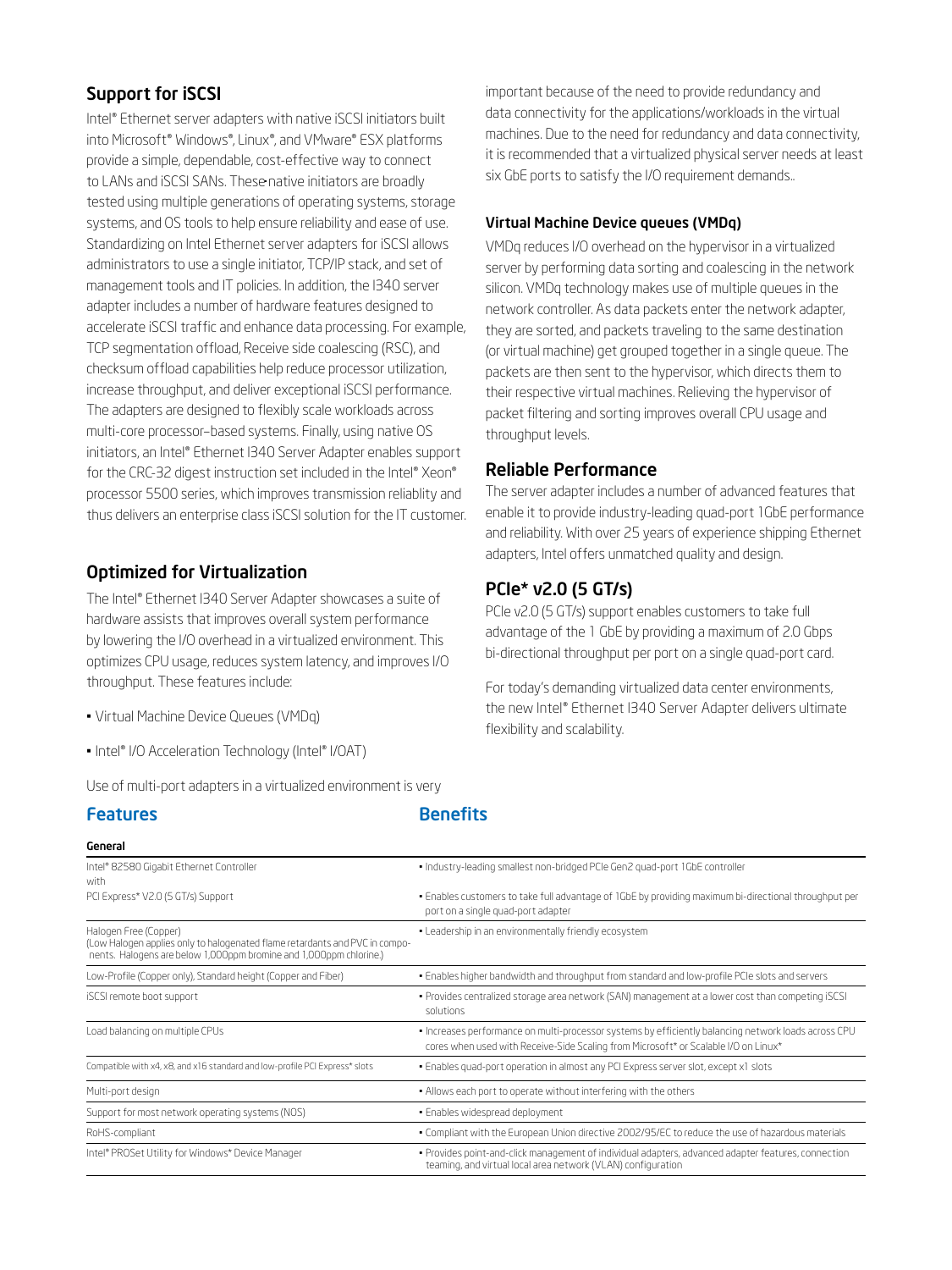#### I/O Features for Multi-core Processor Servers

| MSI-X support                                                                                                               | · Minimizes the overhead of interrupts<br>. Allows load-balancing of interrupt handling between multiple cores/CPUs<br>. Based on the sensitivity of the incoming data, the adapter can bypass the automatic moderation<br>of time intervals between the interrupts          |  |
|-----------------------------------------------------------------------------------------------------------------------------|------------------------------------------------------------------------------------------------------------------------------------------------------------------------------------------------------------------------------------------------------------------------------|--|
| Low Latency Interrupts                                                                                                      |                                                                                                                                                                                                                                                                              |  |
| Header Splits and Replication in Receive                                                                                    | . Helps the driver focus on the relevant part of the packet without the need to parse it                                                                                                                                                                                     |  |
| Multiple Queues: 8 queues per port                                                                                          | . Network packet handling without waiting or buffer overflow providing efficient packet prioritization                                                                                                                                                                       |  |
| Tx/Rx IP, SCTP, TCP, and UDP checksum offloading<br>(IPv4, IPv6) capabilities                                               | · Lower processor usage<br>. Checksum and segmentation capability extended to new standard packet type                                                                                                                                                                       |  |
| Tx TCP segmentation offload (IPv4, IPv6)                                                                                    | · Increased throughput and lower processor usage<br>. Compatible with large-send offload feature (in Microsoft Windows* Server operating systems)                                                                                                                            |  |
| Receive and Transmit Side Scaling for Windows environment<br>and Scalable I/O for Linux* environments (IPv4, IPv6, TCP/UDP) | . This technology enables the direction of the interrupts to the processor cores in order to improve<br>the CPU usage rate                                                                                                                                                   |  |
| <b>Virtualization Features</b>                                                                                              |                                                                                                                                                                                                                                                                              |  |
| VMDq                                                                                                                        | . Offloads the data-sorting functionality from the Hypervisor to the network silicon, improving data<br>throughput and the CPU usage<br>· Sorting based on MAC addresses and VLAN tags                                                                                       |  |
| Advanced Packet Filtering                                                                                                   | · 24 exact-matched packets (unicast or multicast)<br>. 4096-bit hash filter for unicast and multicast frames<br>· Lower processor usage<br>· Promiscuous (unicast and multicast) transfer mode support<br>. Optional filtering of invalid frames                             |  |
| VLAN support with VLAN tag insertion, stripping<br>and packet filtering for up to 4096 VLAN tags                            | . Ability to create multiple VLAN segments                                                                                                                                                                                                                                   |  |
| <b>Manageability Features</b>                                                                                               |                                                                                                                                                                                                                                                                              |  |
| Advanced filtering capabilities                                                                                             | . Supports extended L2, L3, and L4 filtering for traffic routing to BMC<br>· Supports MAC address, VLAN, ARP, IPv4, IPv6, RMCP UDP ports, and UDP/TCP ports filtering<br>· Supports flexible header filtering<br>. Enables the BMC to share the MAC address with the host OS |  |
| Preboot eXecution Environment (PXE) Support                                                                                 | . Enables system boot up via the LAN (32-bit and 64-bit))<br>· Flash interface for PXE image                                                                                                                                                                                 |  |
| Simple Network Management Protocol (SNMP) and<br>Remote Network Monitoring (RMON) Statistic Counters                        | . Easy system monitoring with industry-standard consoles                                                                                                                                                                                                                     |  |
| Wake-on-LAN support                                                                                                         | . Packet recognition and wake-up for LAN on motherboard applications without software configuration                                                                                                                                                                          |  |
| <b>iSCSI Boot</b>                                                                                                           | · Enables system boot up via iSCSI<br>· Provides additional network management capability                                                                                                                                                                                    |  |
| Watchdog Timer                                                                                                              | . Gives an indication to the manageability firmware or external devices that the chip or the driver<br>is not functioning                                                                                                                                                    |  |
| IEEE 1588 precision time control protocol                                                                                   | · Time synch capability-synchronizes internal clocks according to a network master clock<br>. HW timestamping of IEEE 1588 precision time protocol packets for increased accuracy                                                                                            |  |
|                                                                                                                             |                                                                                                                                                                                                                                                                              |  |

#### Intel Backing

İ

Backed by an Intel® limited lifetime warranty, 90-day money-back guarantee (U.S. and Canada), and worldwide support

## Customer Support

Intel® Customer Support Services offers a broad selection of programs including phone support and warranty service. For more information, contact us at www.intel.com/support. Service and availability may vary by country.

## For Product Information

To speak to a customer service representative regarding Intel products, please call 1-800-538-3373 (U.S. and Canada) or visit www.intel.com/support/feedback.htm for the telephone number in your area. For additional product information on Intel Networking Connectivity products, visit www.intel.com/go/ethernet.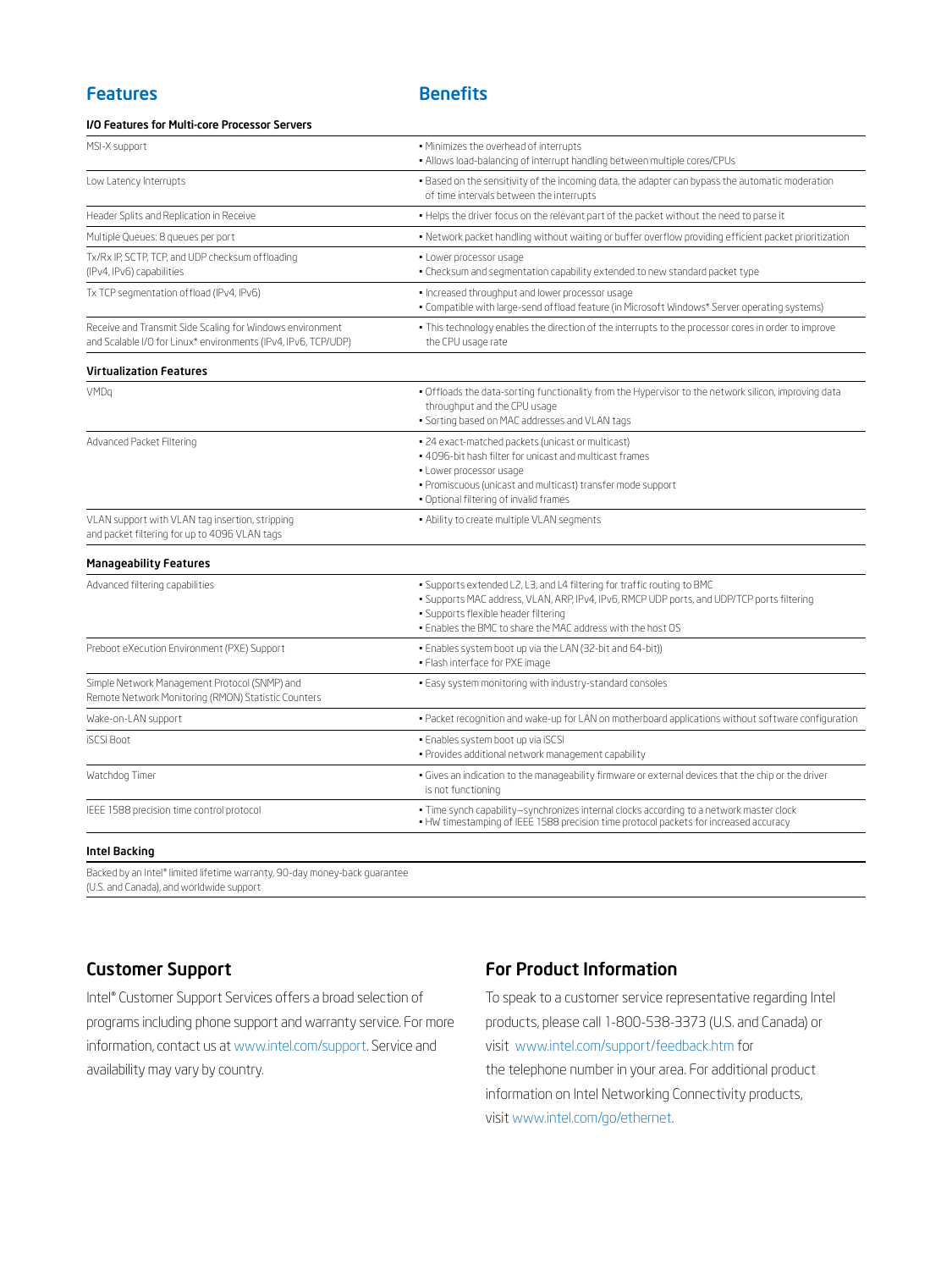## Specifications

General

| Product codes                   | E1G44HT: Intel® Ethernet Server Adapter I340-T4<br>E1G44HTBLK: Bulk Pack - Order 5, Get 5 - RI45 IEEE<br>E1G44HF: Intel® Ethernet Server Adapter I340-F4<br>E1G44HFBLK: Bulk Pack; Order 5, Get 5; LC Fiber Optic IEEE |
|---------------------------------|------------------------------------------------------------------------------------------------------------------------------------------------------------------------------------------------------------------------|
| Connectors                      | Ri45 (Copper) / LC Fiber Optic (Fiber)                                                                                                                                                                                 |
| IEEE standards/network topology | IEEE 802.3 IOBASE-T, IOOBASE-TX, IOOOBASE-T.                                                                                                                                                                           |
| Cabling                         | Copper:<br>Category-3 or higher for 10BASE-T operation<br>Category-5 or higher for 100BASE-TX operation<br>Category-5e or higher for 1000BASE-T operation<br>Fiber: MMF 62.5/50um                                      |

#### Adapter Product Features

| Intel® PROSet Utility                                                                              | For easy configuration and management                                                                                                                                            |
|----------------------------------------------------------------------------------------------------|----------------------------------------------------------------------------------------------------------------------------------------------------------------------------------|
| Plug and play specification support                                                                | Standard                                                                                                                                                                         |
| Intel® I/OAT                                                                                       | Extreme system throughput                                                                                                                                                        |
| Ships with full-height bracket in-<br>stalled; low-profile bracket included<br>in package (Copper) | Streamlines installation                                                                                                                                                         |
| Cable distance                                                                                     | Copper: up to 100 m<br>Fiber: up to 300 m                                                                                                                                        |
| Receive Side Scaling                                                                               | Multiple Rx queues enable the efficient<br>distribution of network receive processing<br>across multiple CPUs in multiprocessor systems                                          |
| Direct Cache Access (DCA)                                                                          | The I/O device activates a pre-fetch engine in the<br>CPU that loads the data into the CPU cache ahead<br>of time, before use, eliminating cache misses and<br>reducing CPU load |

#### Advanced Software Features

| Adapter fault tolerance (AFT)                                                                                                                                             |                                                                                             |
|---------------------------------------------------------------------------------------------------------------------------------------------------------------------------|---------------------------------------------------------------------------------------------|
| Switch fault tolerance (SFT)                                                                                                                                              |                                                                                             |
| Adaptive load balancing (ALB)                                                                                                                                             |                                                                                             |
| Teaming support                                                                                                                                                           |                                                                                             |
| IEEE 802.3ad (link aggregation<br>control protocol)                                                                                                                       |                                                                                             |
| Test switch configuration                                                                                                                                                 |                                                                                             |
| PCIe Hot Plug*/Active peripheral<br>component interconnect (PCI)                                                                                                          |                                                                                             |
| IEEE 802.10* VLANs                                                                                                                                                        |                                                                                             |
| <b>IFFE 1588 Precision Time Control</b><br>Protocol                                                                                                                       | Time synch capability - synchronizes internal<br>clocks according to a network master clock |
| IFFF 802.3 2005* flow<br>control support                                                                                                                                  |                                                                                             |
| Tx/Rx IP, TCP, & UDP checksum<br>offloading (IPv4, IPv6) capabilities<br>(Transmission control protocol<br>(TCP), user datagram protocol<br>(UDP), Internet protocol (IP) |                                                                                             |
| IEEE 802.1p*                                                                                                                                                              |                                                                                             |
| TCP segmentation/<br>large send offload                                                                                                                                   |                                                                                             |
| MSI-X supports Multiple<br>Independent Queues                                                                                                                             |                                                                                             |
| Interrupt moderation                                                                                                                                                      |                                                                                             |
| IPv6 offloading - Checksum and<br>hehnetze vtilidsneh noitstnemnez                                                                                                        |                                                                                             |

segmentation capability extended to new standard packet type

#### Technical Features

| Data rate supported per port: | 10/100/1000 Mbps                                         |  |
|-------------------------------|----------------------------------------------------------|--|
| Bus type                      | PCI Express* 2.0 (5 GT/s)                                |  |
| <b>Bus width</b>              | 4-lane PCI Express; operable in x4, x8 and x16<br>slots  |  |
| Interrupt levels              | INTA, INTB, INTC, INTD, MSI, MSI-X                       |  |
| Hardware certifications       | FCC B. UL. CE. VCCI. BSMI. CTICK. KCC                    |  |
| Controller-processor          | Intel* 82580 Gigabit Ethernet Controler                  |  |
| Power consumption (typical)   | Copper: 4.3 W<br>Fiber: 4.5 W                            |  |
| Operating temperature         | 0 °C to 55 °C (32 °F to 131 °F)                          |  |
| Storage temperature           | -40 °C to 70 °C (-40 °F to 158 °F)                       |  |
| Storage humidity              | 90% non-condensing relative humidity at 35 °C            |  |
| Connect Speed LED Indicators  | not illuminated=10 Mb/s; green=100 Mb/s;<br>amber=1 Gb/s |  |

#### Physical Dimensions

| Copper                  |                     |
|-------------------------|---------------------|
| Length                  | 13.54 cm (5.33 in.) |
| Width                   | 6.89 cm (2.71 in.)  |
| Full-height end bracket | 12.0 cm (4.725 in.) |
| Low-profile end bracket | 7.92 cm (3.117 in.) |
| Fiber                   |                     |
| Length                  | 13.54 cm (5.33 in.) |
| <b>Width</b>            | 11.12 cm (4.376 in) |
| Full-height end bracket | 12.0 cm (4.725 in.) |
| Low-profile end bracket | N/A                 |

## Network Operating Systems (NOS) Software Support

| <b>Operating System</b>                | <b>IA32</b> | <b>X64</b> | IPF |
|----------------------------------------|-------------|------------|-----|
| Windows* Vista* SP2                    |             |            | N/A |
| Windows Server* 2003 SP2               |             |            |     |
| Windows* Unified Storage Solution 2003 |             |            |     |
| Windows Server 2008 SP2                | ٠           | ٠          | ٠   |
| Windows Server 2008 R2                 |             |            |     |
| Windows 7                              |             |            | N/A |
| Linux* Stable Kernel version 2.6       |             | ٠          | ٠   |
| Linux RHEL 4.8.                        |             |            | N/A |
| Linux RHFL 5.4                         |             |            |     |
| Linux SLES 10 SP3                      |             | ٠          | N/A |
| Linux SLES 11                          |             |            | N/A |
| FreeBSD*8.0                            |             |            | N/A |
| FreeBSD*7.2                            |             |            | N/A |
| $UFFI*2.1$                             | N/A         |            |     |
| VMware ESX* 4.x                        | N/A         | ٠          | N/A |

To see the full line of Intel Network Adapters for PCI Express, visit www.intel.com/go/ethernet